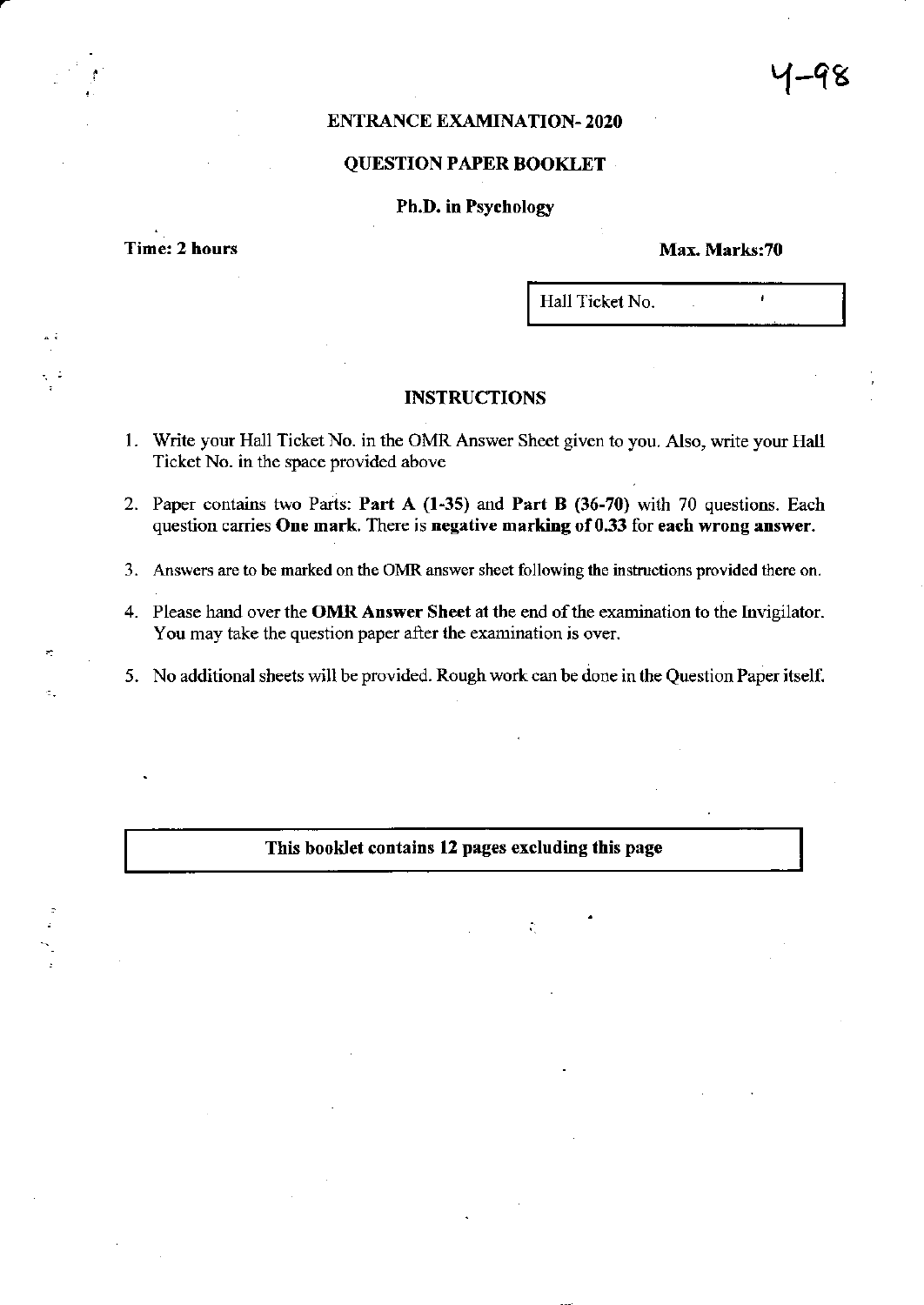- 8. Martin Heidegger is best known for
	- A. lnftoducing the word 'deconstruction'
	- B. His work on translating Husserl's writing into French
	- C. His work on studying the function of brain
	- D. Extending symbolic interactionism to business world
- 9. Which of the following is not an essential element of psychological testing?
	- A. Systematic procedures
	- B. The use of empirically derived standards
	- C. Preestablished rules for scoring
	- D. Sampling behaviour from affective domains
- 10. On a test of general cognitive ability, a 5-year-old child obtains a mental age score of 4 years and a l0-year-old child obtains a mental age score of 9 years. If one were to compute their IQs according to the original ratio IQ formula, the result would be as follows: A. Both children would obtain the same ratio IQ
	-
	- B. The 5-year-old would obtain a higher ratio IQ
	- C. The l0-year-old would obtain a higher ratio lQ
	- D. The 10-year-old would obtain a lower ratio IQ
- 11. Which of the following statements about the normal curve model is not true?
	- A. It is bilaterally symmetrical
	- B. Its limits extend to infinity
	- C. Its mean, median, and mode coincide
	- D. It is multimodal
- 12. The area of a normal distribution between  $+1SD$  and  $-1SD$  encompasses approximately of the curve
	- A. 50%
	- B.68
	-
- C. 95%<br>D. 99%

13. constitute the mosl widely used frame of relerence for test score interpretation

A. Content domains

- <sup>B</sup>. Work samples
- C. Criteria
- D. Noms

14. In a situation where both a correlated groups t-test and an independent groups t-test have  $df = 12$ ? Which has fewer participants?

- A. Both used the same number of participants  $(n = 12)$
- B. Both used the same number of participants  $(n = 13)$
- C. The correlated groups t-test
- D. The independent-groups t-test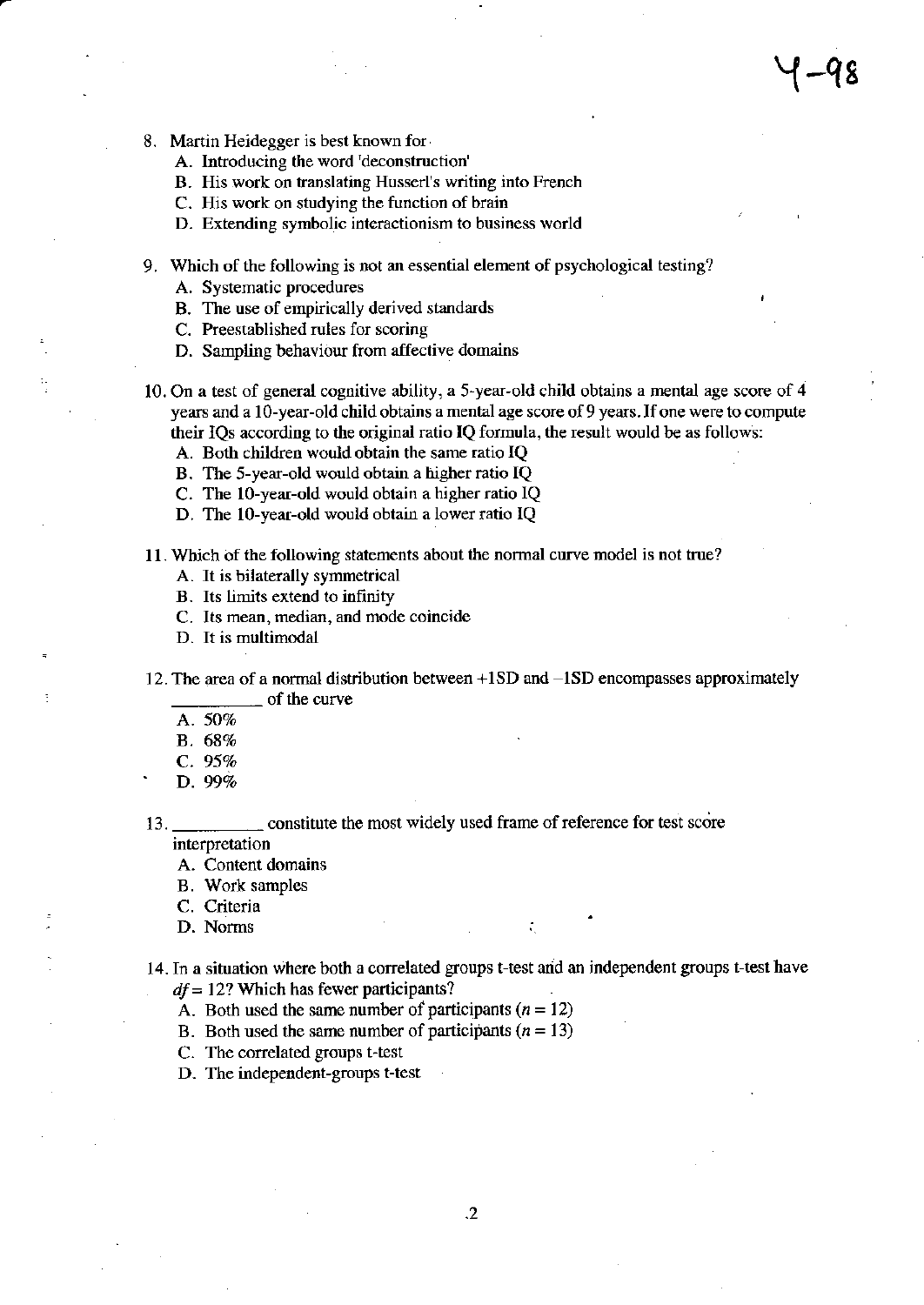- 15. Which of the following t-test results has the greatest chance of statistical significance?
	- A.  $t(38) = 6.11$
	- B.  $t(24) = 6.11$
	- C.  $t(28) = 6.11$
	- D.  $t(20) = 6.11$

16. What is the significance of a control group in a study?

- A. Distinguishes between different potential causes
- B. Supports the hypothesis
- C. Rejects the hyporhesis
- D. Helps in experimenting with different tests
- 17. A correlation refers to the
	- A. Estimation of the frequency with which a characteristic appears
	- B. Establishment of the direction of causality between two variables
	- C. Description of characteristics associated with a subject population
	- D. Relationship by which two or more variables covary
- l8.In SPSS, what is the 'Data Viewet'
	- A. A table summarizing the frequencies of data for one variable
	- B. A spreadsheet into which data can be entered
	- C. A dialogue box that allows you to choose a statistical test for the data
	- D. A screen in which variables can be defined and labelled
- 19. A standard eror is a statistical measurc of
	- A. The normal distribution of scores around the sample mean
	- B. The extent to which a sample mean is likely to differ from the population mean
	- C. The clustering of scores at each of a survey scale
	- D. The degree to which a sample has been accurately stratified
- 20. which of the following is a measure of intemal consistency of a scale?
	- A. Cronbach's Alpha
	- B. Correlation coefficient
	- C. Test-retest reliability
	- D. Reliability of a test
- 21. A researcher studies the relation between early reading and later school achievement. She decides that a potentially extraneous variable in the relationship is IQ. In developing her groups for her study, she pairs each child who was an early reader with a child of the same IQ level who was not an early reader. The control technique she used was
	- A. Holding the extraneous variable constant
	- B. Statistical control
	- C. Matching
	- D. Random assignment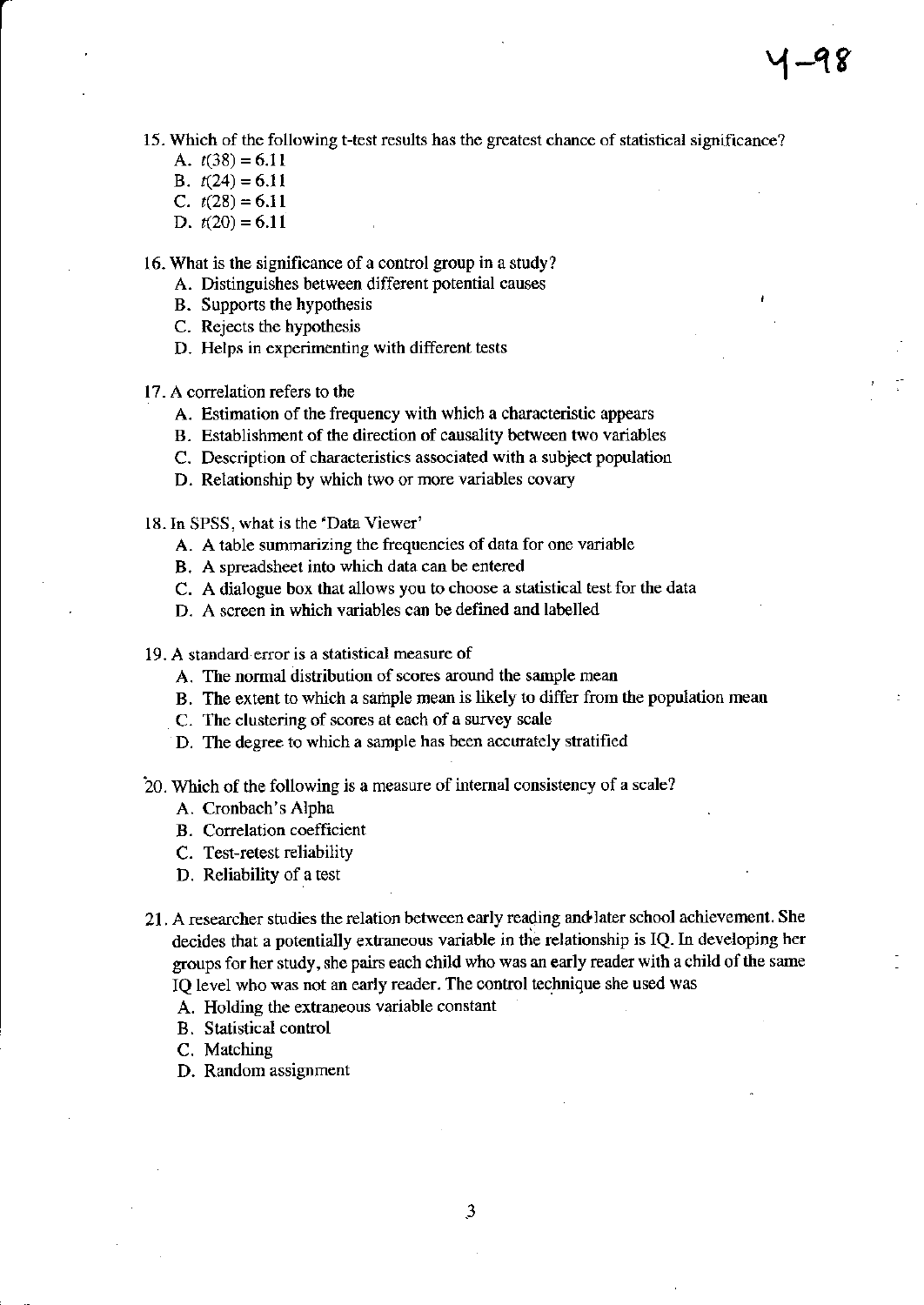- 22. If a research finding is statistically significant, then
	- A. The observed result is probably not due to chance
	- B. The observed result cannot possibly be due to chance
	- C. The null-hypothesis of 'no relationship' is probably true
	- D. The result analysis is probably not true
- 23. Which of the following statements is true?
	- A. The effect size is very valuable when we want to compare the strength of findings across different studies
	- B. The effect size is used to facilitate comparison of results within the same study
	- C. The effect size reflects the cause of the association between two variables irrespective of the sample size
	- D. Because it is dependent of sample size, the effect size is sparingly used as <sup>a</sup> common metric
- 24. While doing research, a \_\_\_\_\_\_\_\_\_ is necessary for advance planning of the methods to be adopted for collecting the relevant data and the techniques to be used in their analysis, keeping in view the objective of the research and the availability of staff, time and money
	- A. Research methodology
	- B. Research design
	- C. Experimental method
	- D. Statement of problem
- 25 . Which of the following are the qualities of a good research?
	- i. Systematic ii. Short duration iii. Experimental iv. Logical v. Empirical
	- vi. Non-repeatable vii. Researcher controlled variables viii. Replicable
	- A. i, iii, iv, v, vii
	- B. ii, iii, vi, vii, viii
	- $C_{-}$  i, iv, v, viii
	- D. ii, iii, vi, vii

## 26. Match the Category A with Category B

Category A

- i. Variable which is uncontrolled and obscures any effect sought usually in <sup>a</sup> systematic manner
- ii. Anything other than the independent variable which could affect the dependent variable: it may or may not have been allowed for and/or controlled
- iii. Variable which experimenter manipulates in an expgriment and which is assumed to have a direct effect on the dependent variable
- iv. A variable which creates unpredictable error in measurement
	- Category B
	- a. Random
	- b. Confounding
- c. Extaneous
- d. Independent

A. i-b; ii-c; iii-d; iv-a

- B. i-c; ii-d; iii-a: iv-b
- C. i-d; ii-a; iii-b: iv-c
- D. i-b; ii-a; iii-d; iv-c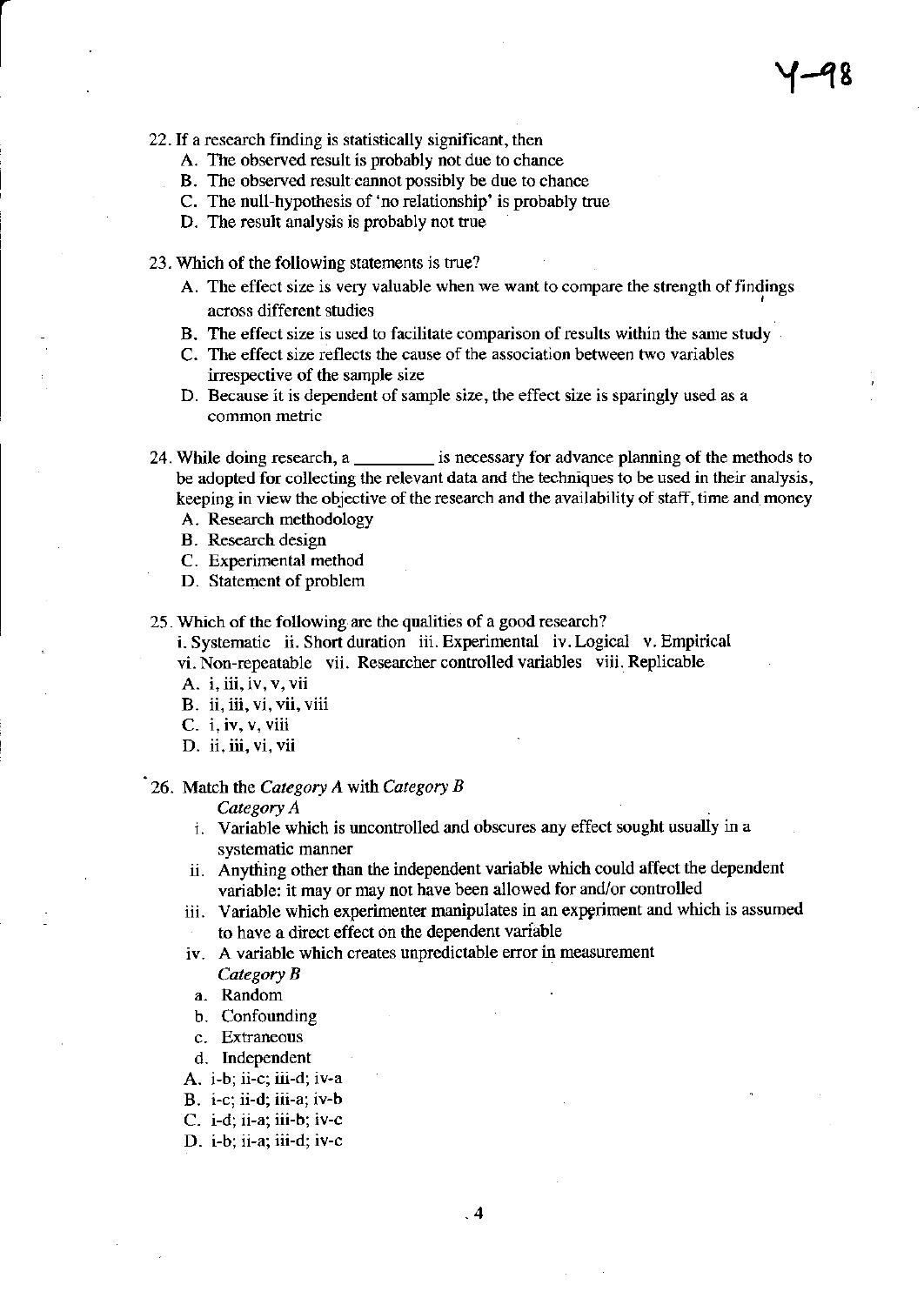- 27. The sample selected so that speiified groups will appear in numbers proportional to their size in the target population refers to \_\_\_\_\_\_\_\_\_\_; selection ceases when enough of specific subgroup has been formed
	- A. Quasi random
	- B. Opportunity
	- C. Random
	- D. Quota
- 28. The experiment in which experimenter does not have control over random allocation of participants to different conditions is
	- A. Natural experiment
	- B. Quasi-experiment
	- C. Randomized experiment
	- D. Uncontrolled experiment
- 29. Which of the following are the principles of experimental design enumerated by Fisher? i. Experimentation ii. Verification iii. Replication iv. Monopolization v. Randomization vi. Stratification vii. Variation viii. Local Control
	- A. i, iii, iv, v, vii
	- B. ii, iv, vi, viii
	- C. iii, v, viii
	- D. iv, vii
- 30. When we associate a set of other prcpositions with the results rcceived ftom using our current measurement instrument, and if they correlate in a predicted way with these other propositions, we can conclude that there is some
	- A. Reliability
	- B. Test retest reliability
	- C. Content validity
	- D. Construct validity
- 31. As per research ethics, when children constitute the sample
	- A. There is no requirement of Informed Consent
	- B. Informed consent ftom parents is required
	- C. Parents should sign Assent form
	- D. Informed Consent from parents and Assent from children are needed
- 32. When the t value is  $-14$ , and  $p<.05$ , it indicates
	- A. Some error in the calculation
	- B. Negatively significant difference between the means
	- C. Significant difference between the two means
	- D. Further analysis is not required
- 33. Which of the following is correct?
	- A. When groups have unequal  $n$ , ANOVA cannot be applied
	- B. when the size of the expected fiequency is less than 5 in any cell, Chi-squate cannot be applied
	- C. wlen ANOVA shows a significant difference there is no nccd for Duncan's test
	- D. High reliability value in split-half test indicates a high validity of the test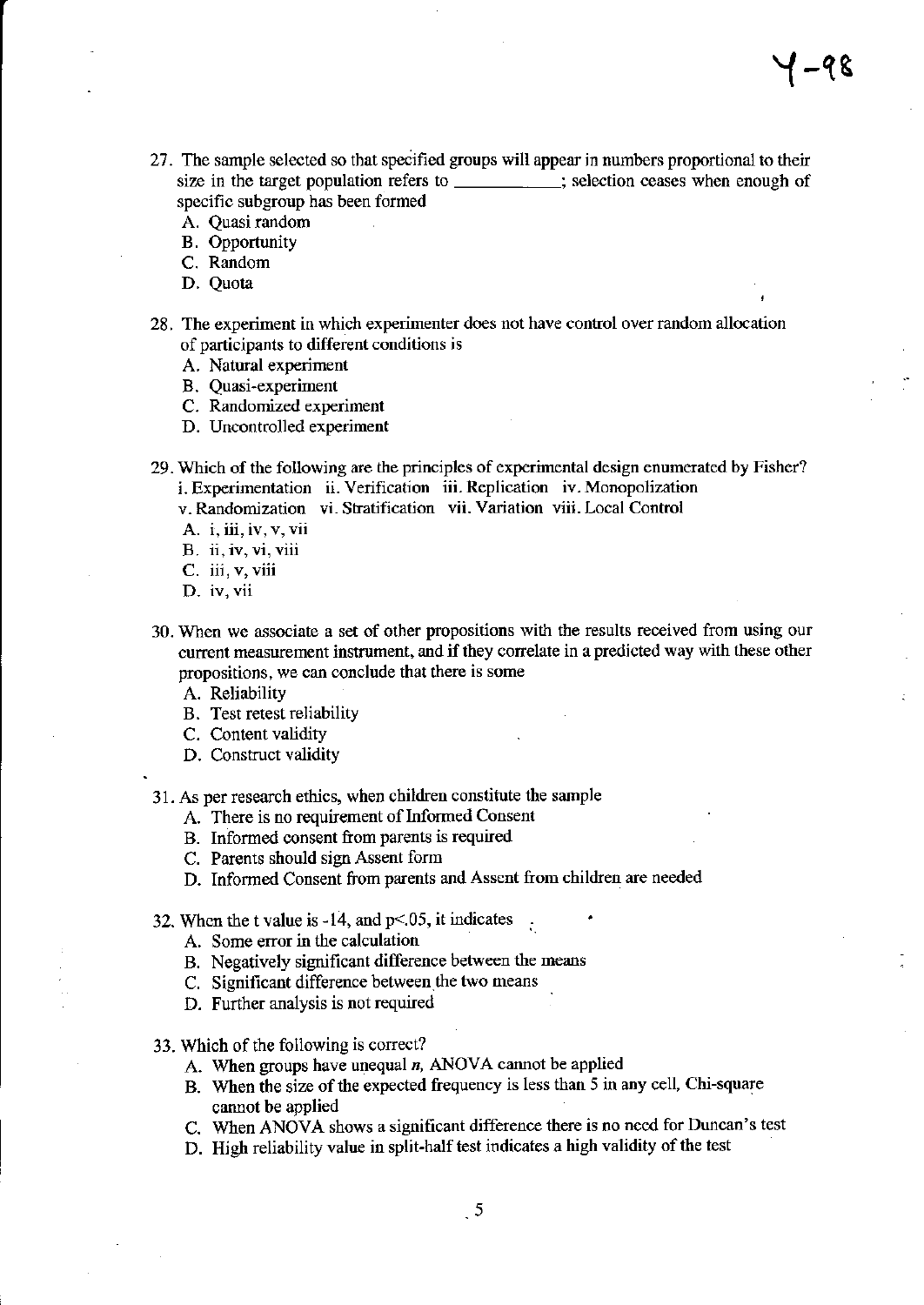34. A high conelation value between the item scores and its total score is an indication of

- A. Good concurrent validity
- B. Good standard error
- C. Good intemal consistency
- D. M'Redundancy of the item

35. Which of the following is the non-parametric equivalent of independent t-test?

- A. Mann-Whitney U test
- B. Chi-square
- C. Pearson rank order correlation
- D. Wilcoxon Test

#### Part B

36, Match Category A with Category B

- Category A
- i. Prochaska
- ii. Fishbein and Ajzen
- iii. Weinstein
- iv. Rogers
	- Category B
- a. Protection Motivation Theory
- b. Theory of Reasoned Action
- c. Trans Theoretical Model
- d. Precaution Adoption Process
- A. i-c, ii-b, iii-a, iv-d
- B. i-c, ii-b, iii-d, iv-a
- C. i-c, ii-d, iii-b, iv-a
- D. i-a, ii-d, iii-c, iv-b

## 37. Anhedonia refers to

- A. Patients who primarily have problems in retrieving and recognizing words
- B. The loss of the ability to experience joy, even in response to the most joyous occasions
- C. The general term for breakdowns or disorders in recognition
- D. Partial loss of memory
- 38.In a theory of health behaviours, the model predicts that whether a person practices a particular health habit can be understood by knowing the degree to which the person perceives a personal health threat and the perception that a particular health practice will be effective in reducing that threat is called
	- A. Dissonance Theory
	- B. Health Belief Model
	- C. Theory of Reasoned Action
	- D. Health Attitude Theory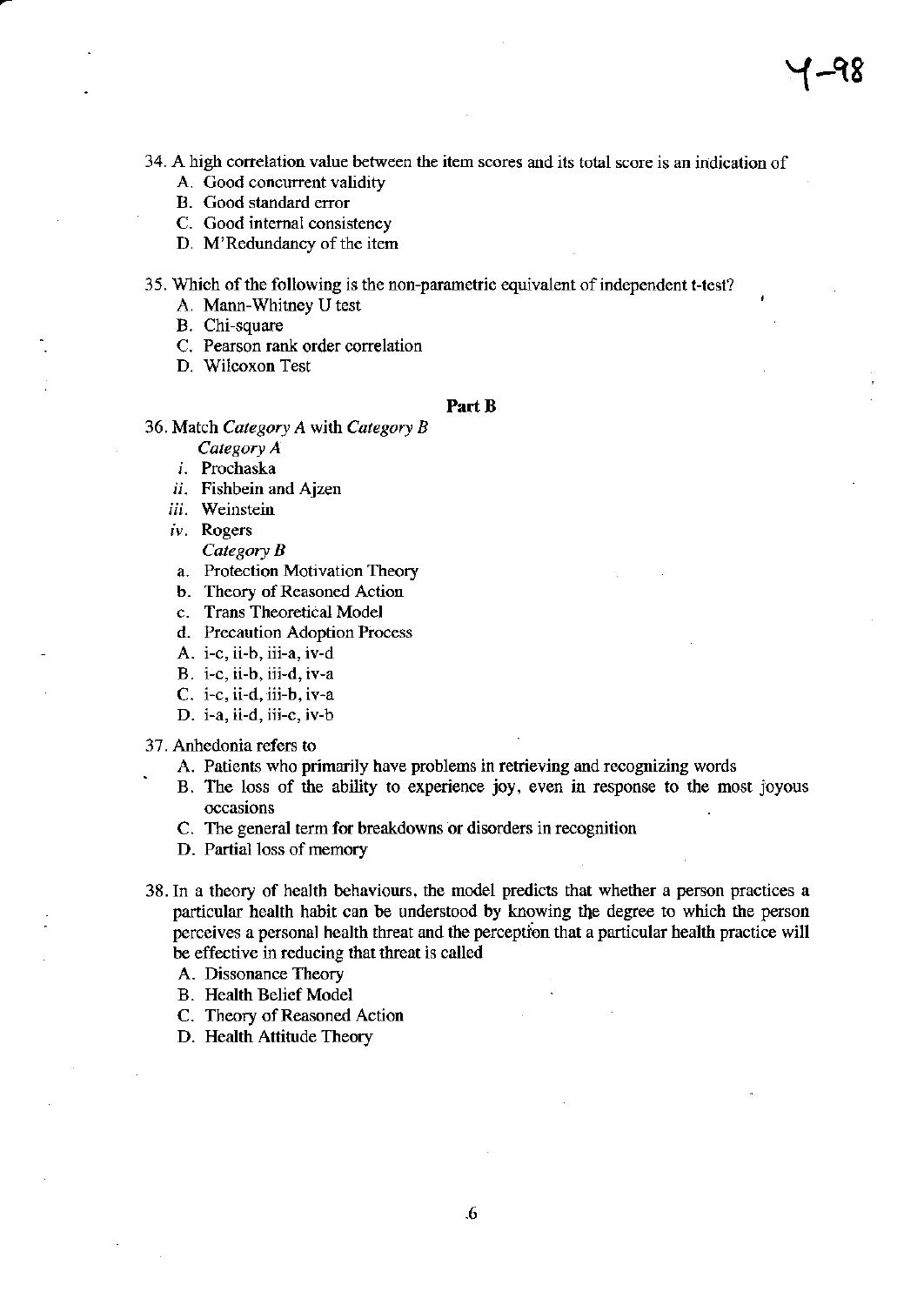- 39. In a method of modifying internal monologues in stress-producing situations, clients are trained to monitor what they say to themselves in stress-provoking situations and then to modify their cognitions in adaptive ways is known as
	- A. Cognitive restructuring
	- B. Motivational interviewing
	- C. Cognitive coping
	- D. Intemal orientation
- 40- Vicarious leaming in the context of health behaviour change involves
	- A. Gaining the confidence to change through observing coping models
	- B. Learning from our mistakes
	- C. Being given information to change relevant attitudes
	- D. Being motivated by negative information
- 4l. Symptoms that occur together and categorize a condition are called
	- A. A disorder
	- B. An acute disorder
	- C. A chronic disorder
	- D. A syndrome
- 42. which of these is not an element of the Health Belief Model?
	- A. Threat
	- B. Expectations
	- C. Cure
	- D. Socio-demographic factors
- 43 . Which of the following is a stage in the Stages of Change Model?
	- A. Cue to action
	- B. Contemplation
	- C. Deliberation
	- D. Meditation

.

- 44. Which one of the following is the correct meaning of 'illness'?
	- A. An identifiable condition affecting an organ
	- B. A condition where the body or body parts do not function normally
	- C. An experience of a physical or psychological disturbance, perceived and evaluated by the individual
	- D. An abnormal condition in an organism with a valid reason that obstructs its bodily function  $\frac{1}{2}$  is the set of  $\frac{1}{2}$  in  $\frac{1}{2}$  in  $\frac{1}{2}$  is the set of  $\frac{1}{2}$
- 45. A feeling of loss of control that results when one has violated self-imposed rules, such as not to smoke or drink
	- A. Abstinence-violation effect
	- B. Relapse prevention
	- C. Creative non-adherence
	- D. Physical dependence effect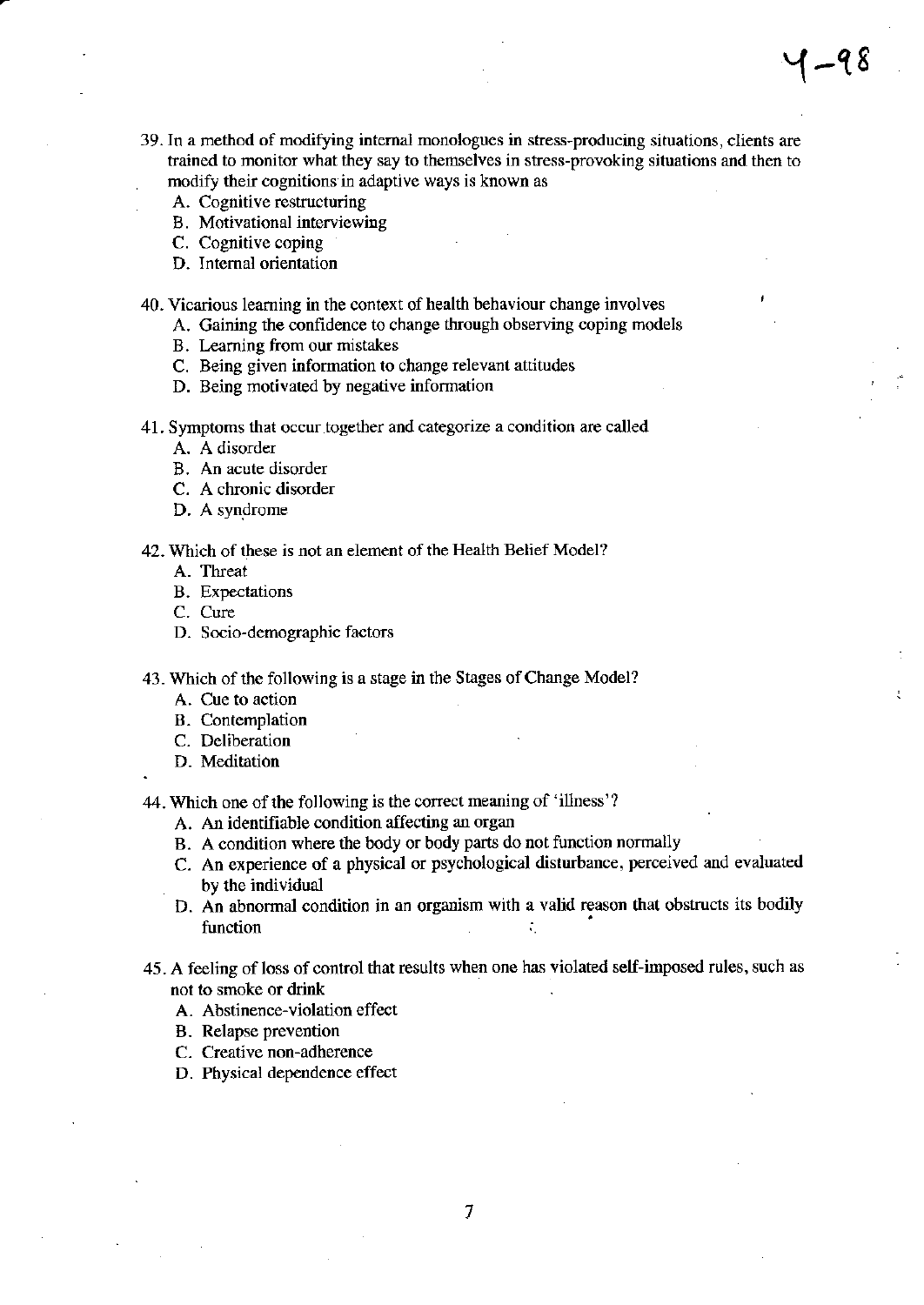46. The theory that advocates the process by which individuals monitor and adjust their behaviour, thoughts and emotions in order to maintain a balance or a sense of normal function is

Y-q8

- A. Health locus of control
- B. Self-control
- C. Self-regulation
- D. Behaviour regulation
- 47. Beliefs about a particular illness and state of ill health, commonly ascribed to the five domains: identity, timeline, cause, consequences and control/cure is
	- A. Illness beliefs
	- B. Risk belief change
	- C. Risk behaviour change
	- D. Illness representation
- 48 . A disoder of the lower intestinal tract with symptoms include pain combined with altered bowel habits resulting in diarrhoea, constipation, or both is known as
	- A. Irritable bowel syndrome
	- B. Ulcerative colitis
	- C. Chron's disease
	- D. Inflammatory bowel disease
- 49. The theory that contemplates that weak organ system may be susceptible to disruption or illness by stress is
	- A. Specific reaction Theory
	- B. Somatic-weakness Theory
	- C. The Transactional Model
	- D. Organ System Model
- $\cdot$  50. The major components of the immune system are
	- A. Lymph nodes, spleen, thymus, bone rnarow
	- B. Lymph nodes, spleen, hypothalamus, bone marrow
	- C. Lymph nodes, spleen, antibodies, thyrrus
	- D. Thymus, antibodies, bone marrow, hypothalamus
	- 51. In a qualitative study on chronic illness patients, the researcher used interview method and made audio recodings of the responses of tie participants. The researcher used knowledge of exploring hermeneutic cycles while listening to the audio recording. What does the term in italics refer to?
		- A. Harmonious statement of the problem
		- B. Understanding the meaning of patients' narration in the background of the given experiential context
		- C. The cryptic meanings underlying the patient's naration which s/he only wants the researcher to understand
		- D. The philosophical underpinnings as the patient succumbs to illness contexts which the rcsearcher gains an indepth knowledge during case exploration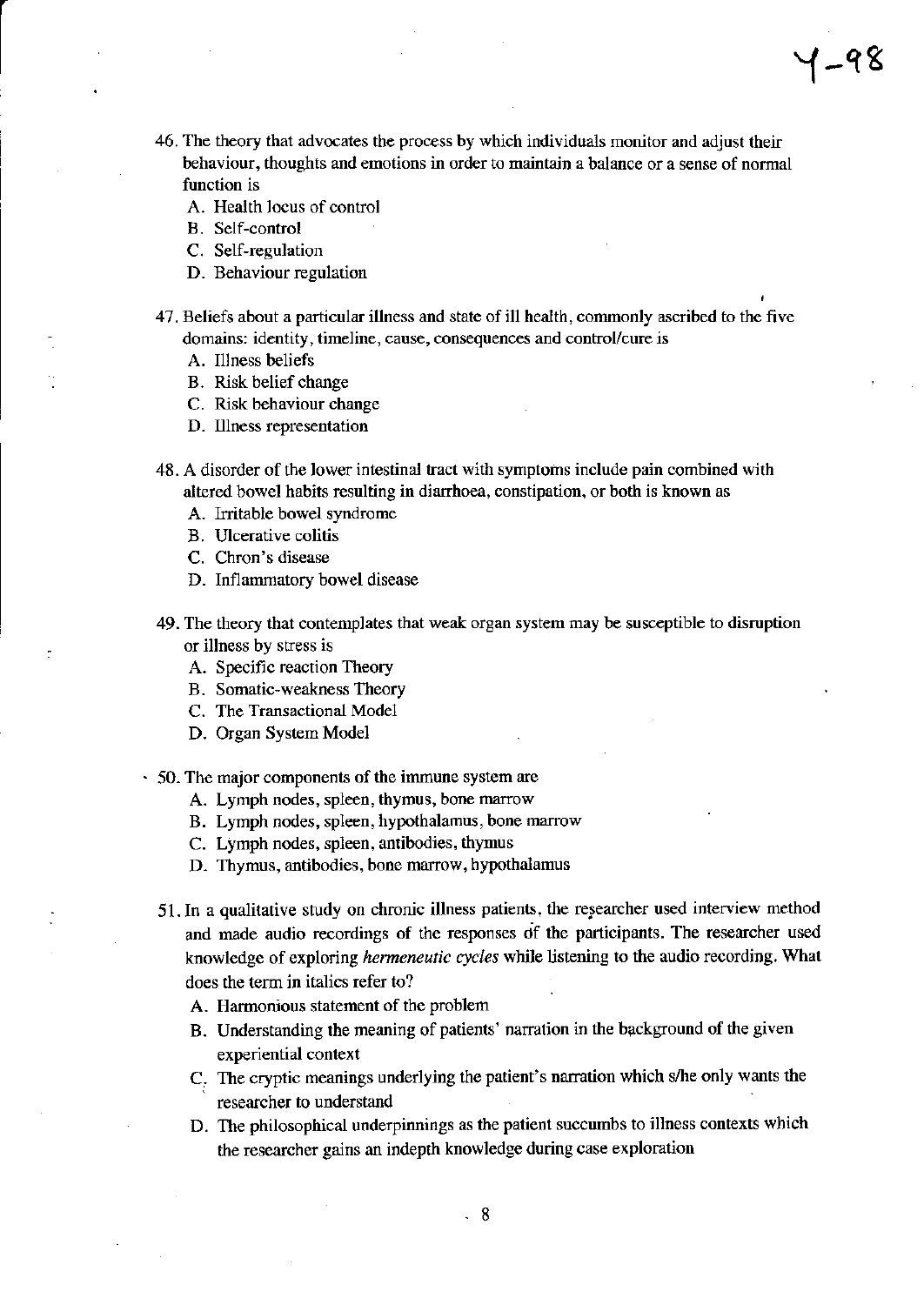52. Choose the appropriate answer that includes the terms to fill in the blank spaces We tend to work new experiences into our existing cognitive frameworks, even if the new information has to be reinterpreted or distorted to make it fit. This is Changing our existing frameworks to make it possible to incorporate new information that doesn't fit is  $\mathbf{r}$ 

i. Assimilation ii. Restructuring iii. Reframimg iv. Accommodation v. Negative attribution vi. Positive attribution

A. i, iv

- **B.** ii, iii
- C- v. vi
- D. iv, vi

53. Match Category A with Category  $B$ 

Category A

- i. Messages in the form of corticotrophin-releasing hormone travel from
- ii. The pituitary releases
- iii. Cortical part of the adrenal gland is stimulated to produce
- iv. Negative feedback is given to the hypothalamus and pituitary to decrease their release of

Category B

- a. CRH and ACTH
- b. Hypothalamus to the pituitary
- c. Adrenocorticotrophic hormone
- d. Epinephrine and cortisol
- A. i-d; ji-c; iii-b; iv-a
- B. i-c;ii-d; iii-a; iv-b
- C. i-b; ii-c; iii-d; iv-a
- D. i-c; ii-d; iii-b; iv-a
- 54. The extra attention, sympathy, and relief from unwanted responsibility that may come when a person is ill and these experiences unintentionally discouraging recovery is an example of
	- A. Proximal causal factor
	- B. Distal causal factor
	- C. Necessary contributory cause
	- D. Reinforcing contributory cause

55. According to a study by Rosenman et al. (1975), it was seen tbat compared to

 $\sim$ ,  $\sim$  was associated with a two-fold increase in coronary artery disease and an eight-fold increased risk of recurrent myocardial infarction over the course of the follow-up

- A. Type A personality, Type B personality
- B. Type B personality, Type A personality
- C. Cardiac personality, Depressive personality
- D. Emotional personaliry, Expressive personality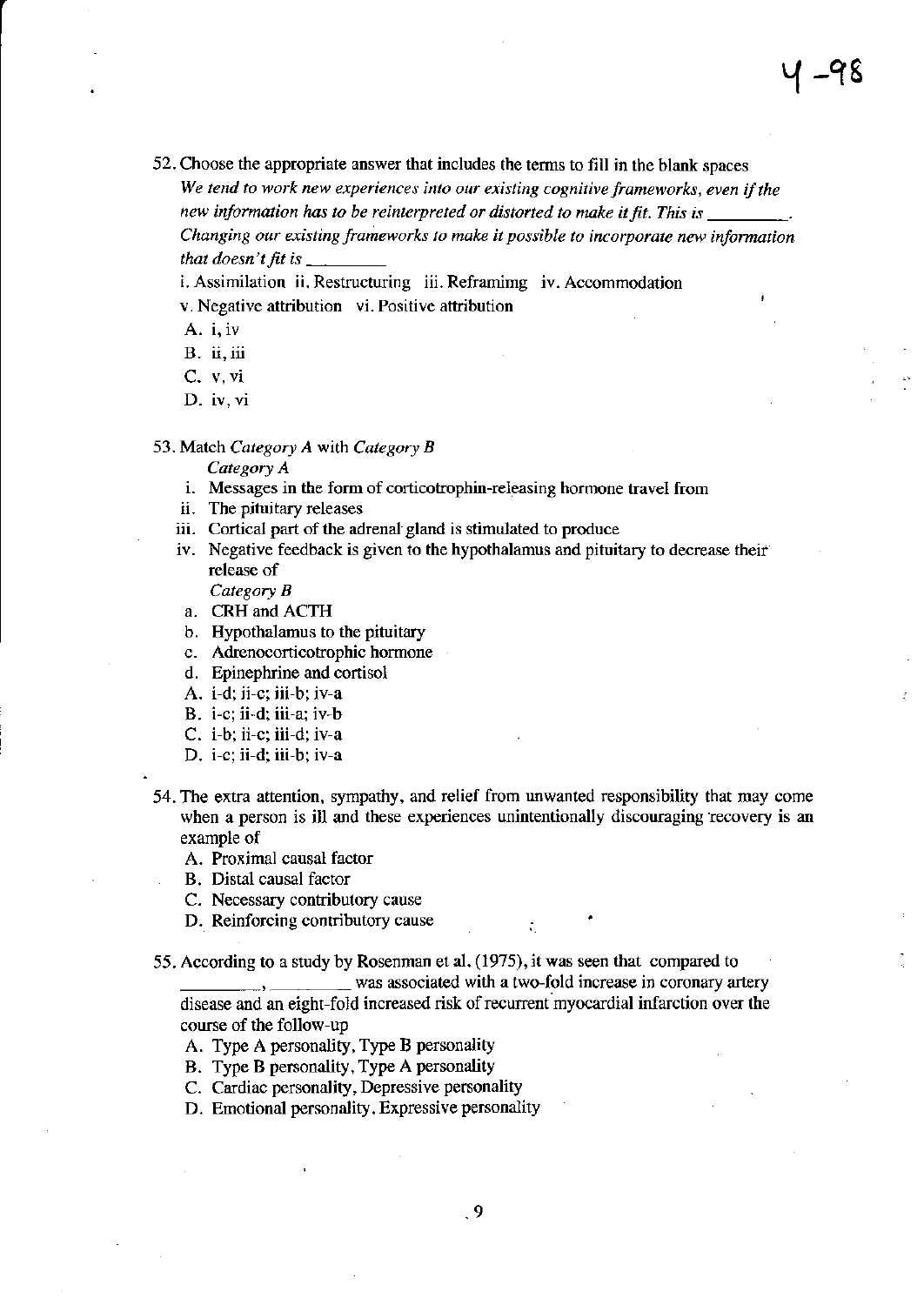# 56. Match Category A with Category B

#### Category A

- i. John Bowlby
- ii. Alfred Adler
- iii. Melanie Klien
- iv. Anna Freud
	- Category B
- a. Object Relations Theory
- b. Ego Psychology
- c. Interpersonal Perspective
- d. Attachment Theory
- A. i-b; ii-c; iii-d; iv-a
- B. i-c; ii-d: iii-b; iv-a
- C. i-d; ii-c; iii-a; iv-b
- D. i-b; ii-d; iii-a; iv-c
- 57. Your friend Arun's mother has suffered from diabetes for as long as you can remember. She regularly tests her blood to make sure her sugar levels are not too high or low. Which gland in her endocrine is responsible for regulating her blood sugar?
	- A. Pancreas
	- B. Pituitary
	- C. Thyroid
	- D. Adrenal
- 58. Chemical substances that block or reduce a cell's response to the action of other chemicals or neurotransmitter is called
	- A. Agonists
	- B. Inhibitory
	- C. Antagonists
	- D. Excitatory
- 59. Neurotransmitter \_\_\_\_\_\_\_\_\_\_ is inhibitory whereas, neurotransmitter \_\_\_\_\_\_\_\_\_ is excitatory

Ŵ

- A. GABA: Glutamate
- B. Glutamate; Serotonin (5-HT)
- C. Dopamine; Endorphine
- D. Norepinephrine: Clutamate
- 60. What is the hormone secreted by pineal gland which plays a role in circadian and seasonal rhythms?
	- A. Melatonin
	- B. Adrenaline
	- C. Ghrelin
	- D. Leptin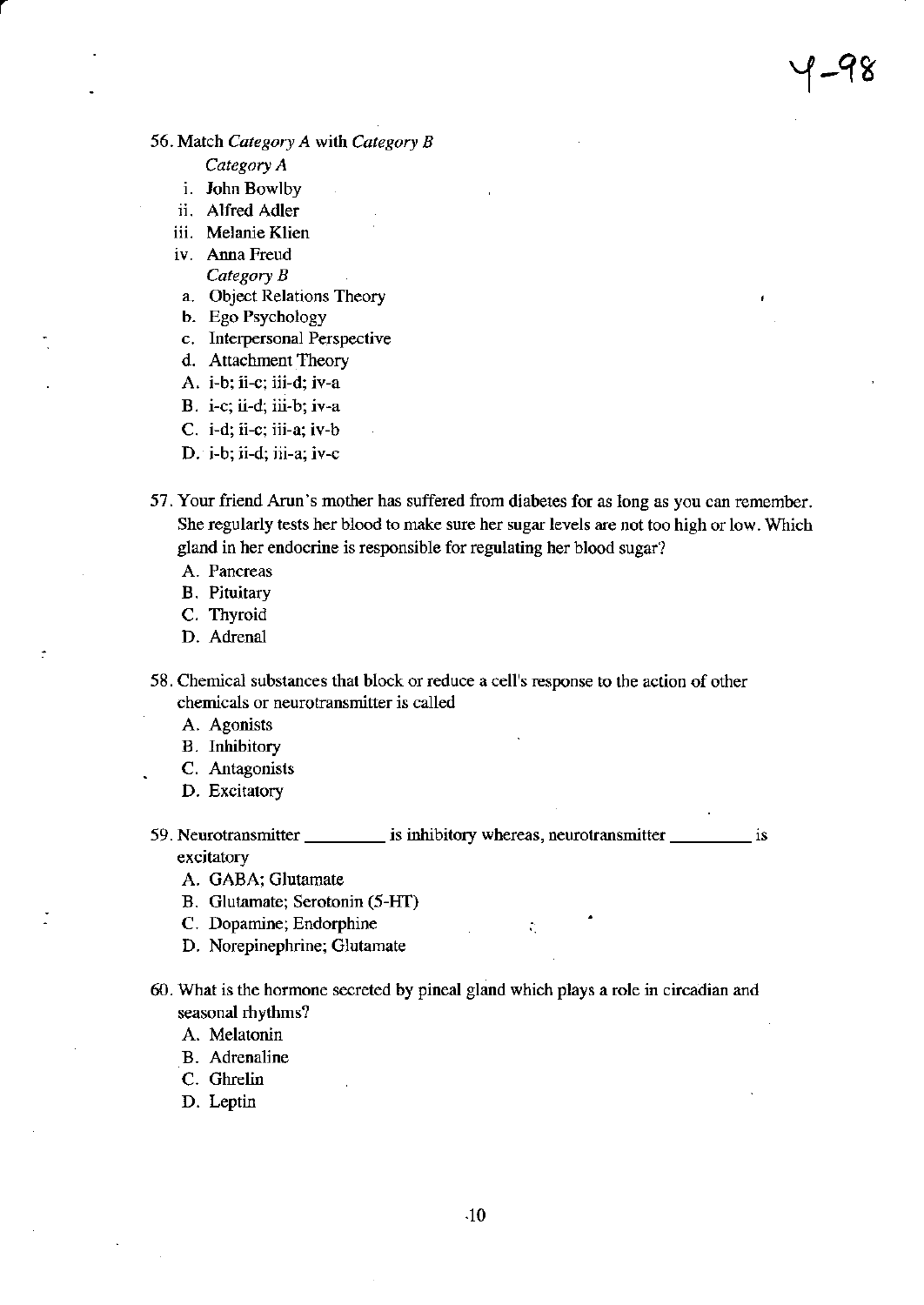- 61. Damage to the insular prefrontal cortex, subcortical white matter of the frontal lobe, or part of the thalamus result in lack of movement of facial muscles in response to emotions in people who have no difficulty moving these muscles voluntarily. This neurological disorder is called
	- A. Facial feedback disorder
	- B. Emotional facial paresis
	- C. Narcolepsy
	- D. Volitional facial paresis
- 62. Psychodynamic theory as developed by Sigmund Freud considers phobias as
	- A. Repressed ego
	- B. Repressed superego
	- C. Repressed id impulses
	- D. Repressed defense mechanisms
- 63. Taking prescribed medication and resting are examples of
	- A. Health behaviour
	- B. Illness behaviour
	- C. Sick role behaviour
	- D. Behavioural pathogens
- 64. Who among the following popularized the term 'successful aging' by writing about 'adding life to years' in the first issue of The Gerontologist?
	- A. Robert Havighurst
	- B. Martin Seligman
	- C. G. Vaillant
	- D. J. Kabat-Zinn
- 65. In which of the following models, mental health is defined as high levels of emotional, psychological, and social well-being and the absence of mental illness symptoms while acknowledging that well-being and mental illness symptomatology change over time?
	- A. Complete state model
	- B. Broaden-and-build model
	- C. Psychological well-being model
	- D. PERMA model
- 66. Which of the following personality tests is derived primarily from the personality theory developed by Carl Gustav Jung?
	- A. 16 PF Questionnaire (16 PF)
	- B. Thematic Apperception Test (TAT)
	- C. Myers-Briggs Type lndicator (MBTI)
	- D. Minnesota Multiphasic Personality Inventory-2 (MMPI-2)